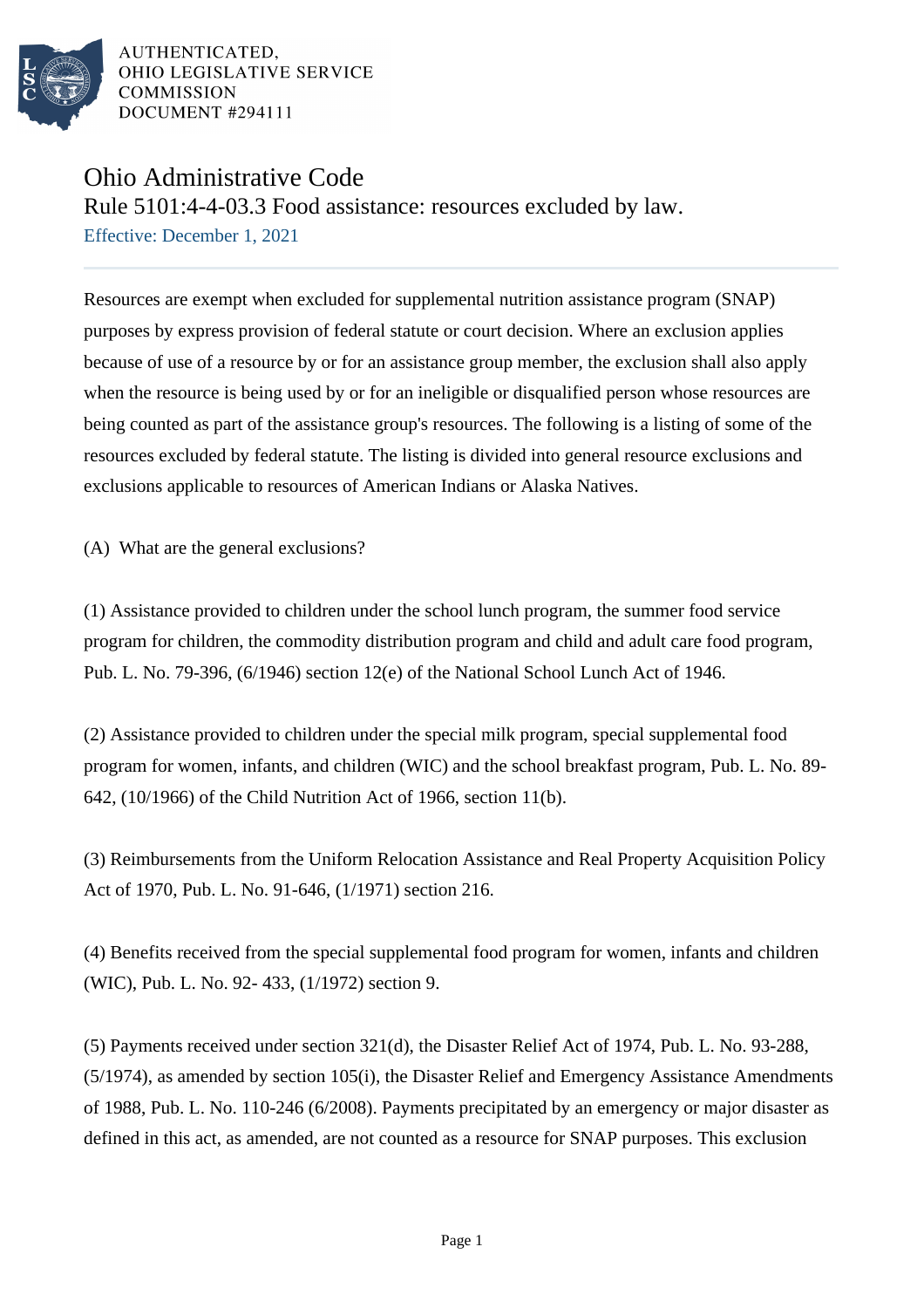

## AUTHENTICATED, OHIO LEGISLATIVE SERVICE **COMMISSION DOCUMENT #294111**

applies to federal assistance provided to persons directly affected and to comparable disaster assistance provided by states, local governments, and disaster assistance organizations. A "major disaster" is any natural catastrophe such as a hurricane or drought, or, regardless of cause, any fire, flood, or explosion,that the president of the United States determines causes damage of sufficient severity and magnitude to warrant major disaster assistance to supplement the efforts and available resources of states, local governments, and disaster relief organizations in alleviating the damage, loss, hardship, or suffering caused thereby. An "emergency" is any occasion or instance for which the president of the United States determines that federal assistance is needed to supplant state and local efforts and capabilities to save lives and to protect property and public health and safety, or to lessen or avert the threat of a catastrophe. Most, but not all, federal emergency management assistance funds are excluded. For example, some payments made to homeless people to pay for rent, mortgage, food, and utility assistance when there is no major disaster or emergency are not excluded under this provision.

(6) Payments received under the Low-Income Home Energy Assistance Act, Pub. L. No. 99-425, (9/1986) section 504 (e).

(7) Payments to U.S. citizens of Japanese ancestry and permanent resident Japanese aliens or their survivors and Aleut residents of the Pribilof islands and the Aleutian islands west of Unimak island, Pub. L. No. 100-383, (8/1988) section 105 (f)(2), wartime relocation of civilians, the Civil Liberties Act of 1988.

(8) Coupons that may be exchanged for food at farmers' markets under WIC demonstration projects, Pub. L. No. 100-435, (9/1988) section 501, which amended section 17(m)(1) of the Child Nutrition Act of 1966.

(9) Payments made from the Agent Orange settlement fund, Pub. L. No. 101-201, (12/1989), or any other fund established pursuant to the settlement in the Agent Orange product liability litigation, M.D.L. No. 381 (E.D.N.Y.)that are received on or after January 1, 1989. The disabled veteran will receive yearly payments. Survivors of deceased disabled veterans will receive a lump-sum payment. These payments were disbursed by Aetna insurance company. The Omnibus Budget Reconciliation Act of 1989 excludes these payments. Pub. L. No. 102-4, (2/1991), Agent Orange Act of 1991, authorized veterans' benefits to some veterans with service-connected disabilities resulting from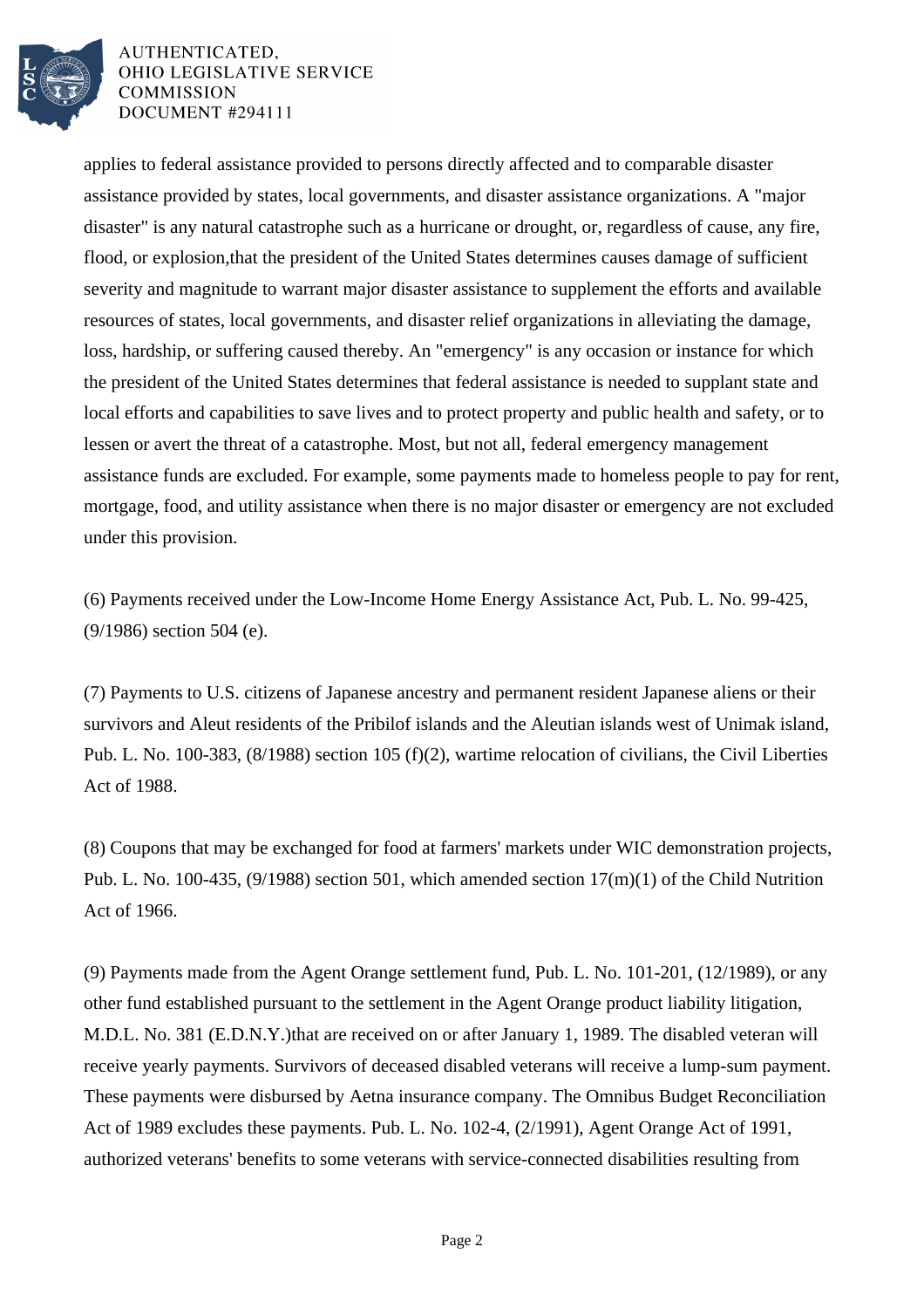

AUTHENTICATED. OHIO LEGISLATIVE SERVICE **COMMISSION DOCUMENT #294111** 

exposure to Agent Orange. These payments are not excluded by law.

(10) Payments made under the Radiation Exposure Compensation Act, Pub. L. No. 101-426, (10/1990) section 6(h)(2).

(11) Federal tax refunds received after December 1, 2009 are excluded for twelve months following the receipt of the refund under The American Taxpayer Relief Act, of 2012 Pub.L. No.112-240 (1/2013).

(12) Any federal, state and local earned income tax credits received either as a lump sum or as payments under section 3507 of the Internal Revenue Code (12/1994) shall be excluded for twelve months following receipt.

(13) The resources of an assistance group member who receives supplemental security income (SSI) benefits or public assistance benefits. An assistance group member is considered a recipient of these benefits when the benefits have been authorized but not received, when the benefits are suspended or recouped, or when the benefits are not paid because they are less than a minimum amount. For purposes of this paragraph, when an individual receives or is authorized to receive prevention, retention, and contingency (PRC) benefits or services as specified in paragraph (C)(2) of rule 5101:4-2-02 of the Administrative Code, the county agency shall consider the PRC assistance to benefit all members of the assistance group and therefore, the resources of all of the members of the assistance group shall be excluded. Individuals entitled to medicaid benefits only are not considered recipients of SSI or public assistance, Pub. L. No. 102-237, (12/1991), effective February 1, 1992.

(14) All student financial assistance received under Title IV (including assistance funded in part under Title IV) or part E of Title XIII of the Higher Education Act of 1965, or under bureau of Indian affairs student assistance programs pursuant to section 479(b) and section 1343(c) of Pub. L. No. 102-325, (7/1992) and educational assistance received by a student under section 507 of the Carl D. Perkins Vocational and Applied Technology Education Act Amendments of 1990, Pub. L. No. 101-392, (9/1990) that is made available for tuition, mandatory fees, books, supplies, transportation, dependent care, and miscellaneous personal expenses. All educational accounts described in section 529, (qualified tuition programs) and section 530 (coverdell education savings accounts) of the Internal Revenue Code of 1986, Pub. L. No. 110-246, (6/2008).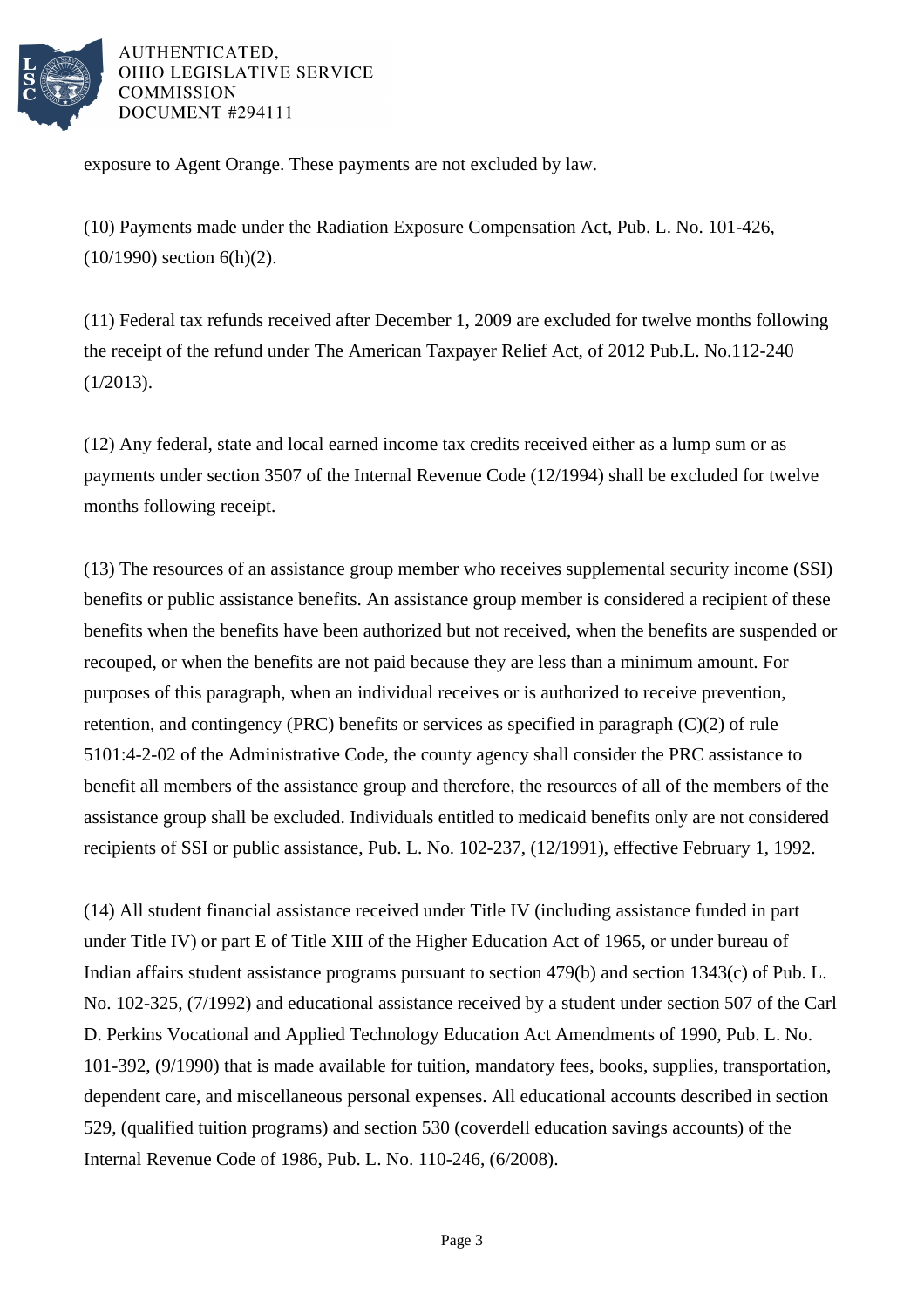

AUTHENTICATED. OHIO LEGISLATIVE SERVICE **COMMISSION DOCUMENT #294111** 

(15) Payments made to individuals because of their status as victims of Nazi persecution, Pub. L. No. 103-286, (8/1994).

(16) Pub. L. No. 103-322, (9/1994) section 230202, amended section 1403 of the Crime Act of 1984 (42 U.S.C. 10602) to provide in part that, "(e) Notwithstanding any other law, if the compensation paid by an eligible crime victim compensation program would cover costs that a federal program, or a federally financed state or local program, would otherwise pay, (a) such crime victim compensation program shall not pay that compensation; and (b) the other program shall make its payments without regard to the existence of the crime victim compensation program." Based on this language, payments received under this program shall be excluded from resources for SNAP purposes.

(17) Notwithstanding any other provision of law, the allowance paid under Pub. L. No. 104-204, (9/1996) section 1805(d), to a child of a Vietnam veteran for any disability resulting from spina bifida suffered by such child. A monthly allowance from two hundred to one thousand two hundred dollars is paid to a child under this public law.

(18) Housing and urban development (HUD) retroactive tax and utility costs subsidy payments issued pursuant to the settlement of Underwood v. Harris (Civil no. 76-0469, D.D.C.) (1/1978) against HUD, for the month in which payment was received and for the following month.

(19) Federal emergency management assistance housing subsidies to pay for temporary housing required as a result of a disaster and individual and family grant assistance payments made under section 408 of the Robert T. Stafford Disaster Relief and Emergency Assistance Act (5/2019).

(20) Disaster relief employment income received from national emergency grants under the Workforce Innovation and Opportunity Act, Pub. L. No. 113-128, (7/2014) section 181(a)(2).

(21) Disaster unemployment assistance provided under the Robert T. Stafford Disaster Relief and Emergency Assistance Act, Pub. L. No. 100-707, (11/1988), to individuals unemployed as a result of a major disaster.